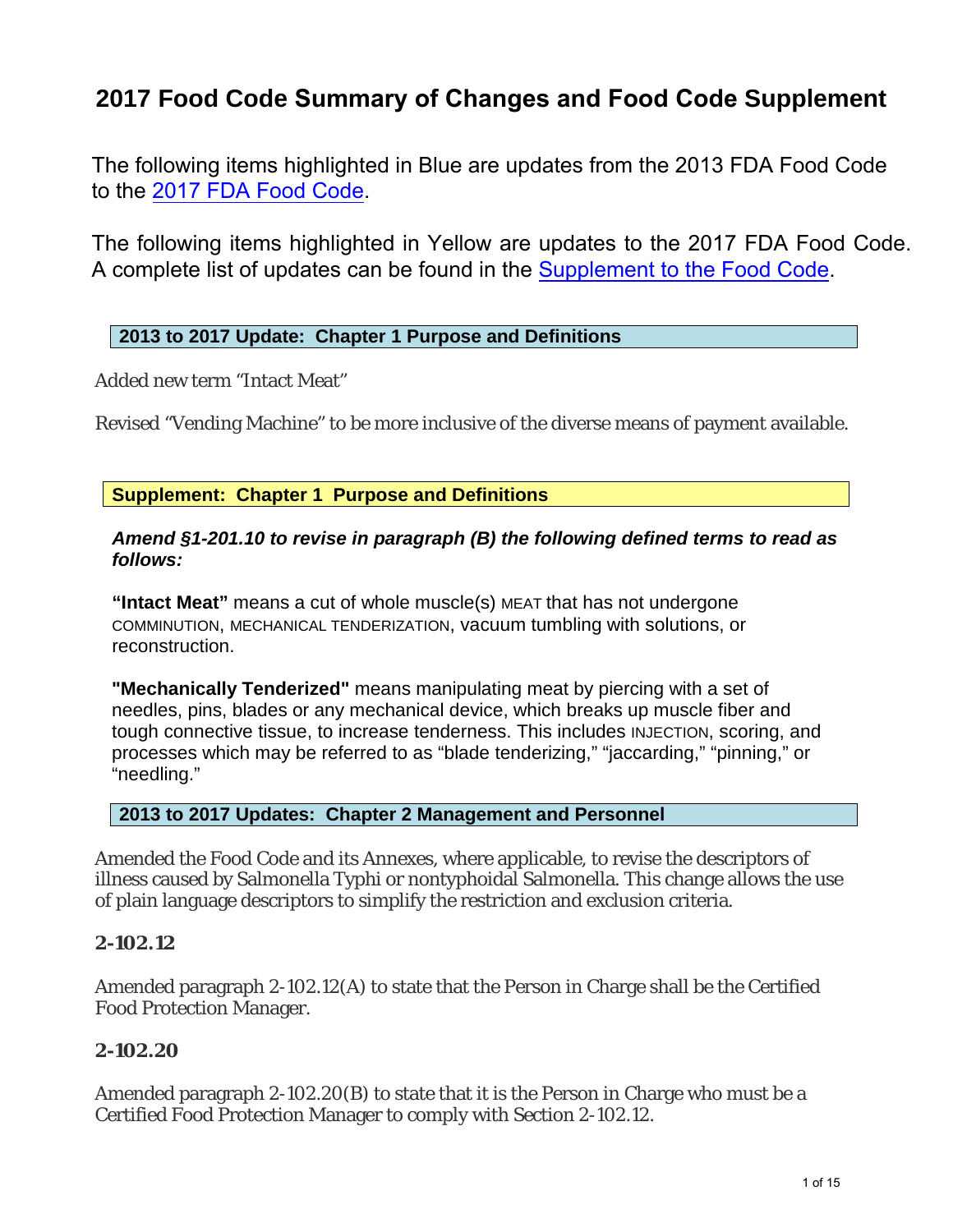# **2-103.11**

Amended to add new paragraph (I) to address additional duty requirement for the Person in Charge to ensure employees are routinely monitoring food temperatures during hot and cold holding and re-designate paragraphs (I) - (O) as new paragraphs (J) - (P).

# **2-201.11**

Amended subparagraph 2-201.11(A)(2)(e) to add the illness, Typhoid fever, to the descriptor for reportable diagnosis of illness diagnosed due to Salmonella Typhi so that it reads: "Typhoid fever (caused by Salmonella Typhi)".

Amended subparagraph 2-201.11(A)(2)(f) to add the word, "Salmonella", to the descriptor for reportable diagnosis of illness diagnosed due to nontyphoidal Salmonella so that it reads: "Salmonella (nontyphoidal)".

Amended subparagraph 2-201.11(A)(3) to replace the phrase, "Had a previous illness" with the phrase "Had Typhoid fever" and to delete the phrase "due to Salmonella Typhi".

Amended subparagraph 2-201.11(A)(4)(c) to replace "Salmonella Typhi" with "Typhoid fever".

Amended subparagraph 2-201.11(A)(5)(c) to add in descriptor text for the illness caused by Salmonella Typhi so that it reads: "... Typhoid fever (caused by Salmonella Typhi)."

Amended subparagraph 2-201.11(C)(2) to correctly cross-reference paragraph 2-201.13(J).

# **2-201.12**

Amended subparagraph 2-201.12(A)(2) to replace "nontyphoidal Salmonella" with "Salmonella (nontyphoidal)".

Amended the margin tagline for subparagraph 2-201.12(C) to replace "diagnosis or reported previous infection due to S. Typhi" with "diagnosis or reported previous illness with Typhoid fever".

Amended paragraph 2-201.12(C) to replace "diagnosed with an infection from Salmonella Typhi" with "diagnosed with Typhoid fever, or reports having had Typhoid fever".

Amended paragraph 2-201.12(G) to replace "nontyphoidal Salmonella" with "Salmonella (nontyphoidal)".

# **2-201.13**

Amended to:

- revise paragraph (A) to replace "Salmonella Typhi" with "Typhoid fever"
- revise subparagraph (A)(5) to replace "nontyphoidal Salmonella" with "Salmonella (nontyphoidal)"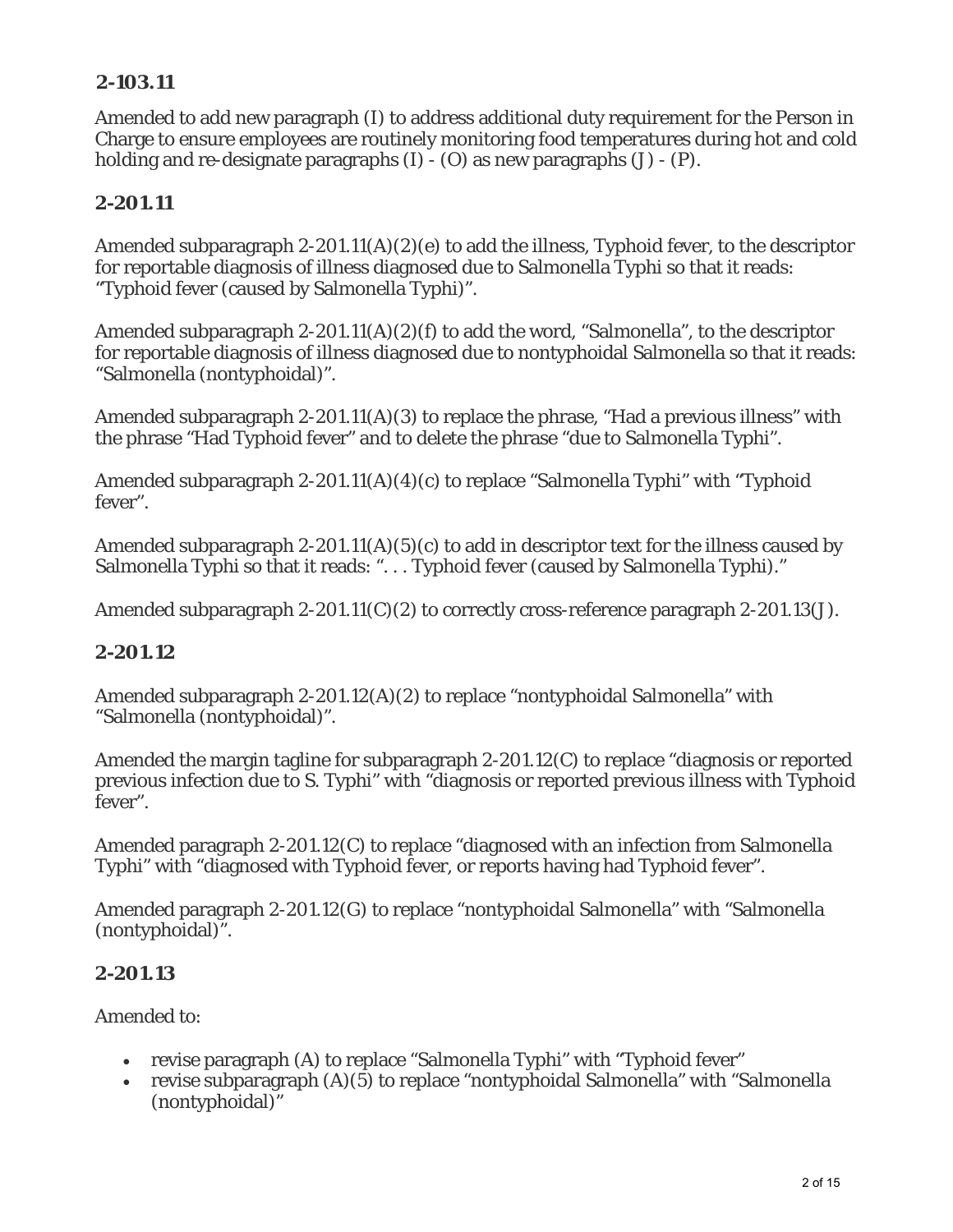- revise the margin tag line for paragraph (C) to replace "S. Typhi diagnosis removing exclusions" with "Typhoid fever diagnosis – removing exclusions"
- revise subparagraph  $(C)(2)$  to replace "S. Typhi infection" with "Typhoid fever"
- revise subparagraph (G)(1) to replace "nontyphoidal Salmonella infection" with "Salmonella (nontyphoidal) infection"
- revise the margin tagline for subparagraph  $(J)(3)$  to replace "S. Typhi" with "Typhoid" fever (S. Typhi)"
- revise subparagraph  $(J)(3)$  to replace "S. Typhi" with "Typhoid fever (caused by Salmonella Typhi)"

## **2-401.13**

Added new Section 2-401.13 Use of Bandages, Finger Cots or Finger Stalls

#### **2-501.11**

Amended Section 2-501.11 to indicate that procedures for the clean-up of vomiting and diarrheal events for employees to follow shall be written.

*Amend §2-101.11 to add new paragraph (C) to read as follows:*  **Supplement: Chapter 2 Management and Personnel** 

## *Responsibility*

# **2-101.11 Assignment.**

(A) Except as specified in ¶ (B) and (C) of this section, the PERMIT HOLDER shall be the PERSON IN CHARGE or shall designate a PERSON IN CHARGE and shall ensure that a PERSON IN CHARGE is present at the FOOD ESTABLISHMENT during all hours of operation.<sup>Pf</sup>

*(B) In a FOOD ESTABLISHMENT with two or more separately PERMITTED departments that are the legal responsibility of the same PERMIT HOLDER and that are located on the same PREMISES, the PERMIT HOLDER may, during specific time periods when food is not being prepared, packaged, or served, designate a single PERSON IN CHARGE who is present on the PREMISES during all hours of operation, and who is responsible for each separately PERMITTED FOOD ESTABLISHMENT on the PREMISES.* Pf

*(C) This section does not apply to certain types of FOOD ESTABLISHMENTS deemed by the REGULATORY AUTHORITY to pose minimal risk of causing, or contributing to, foodborne illness based on the nature of the operation and extent of the FOODpreparation.Pf*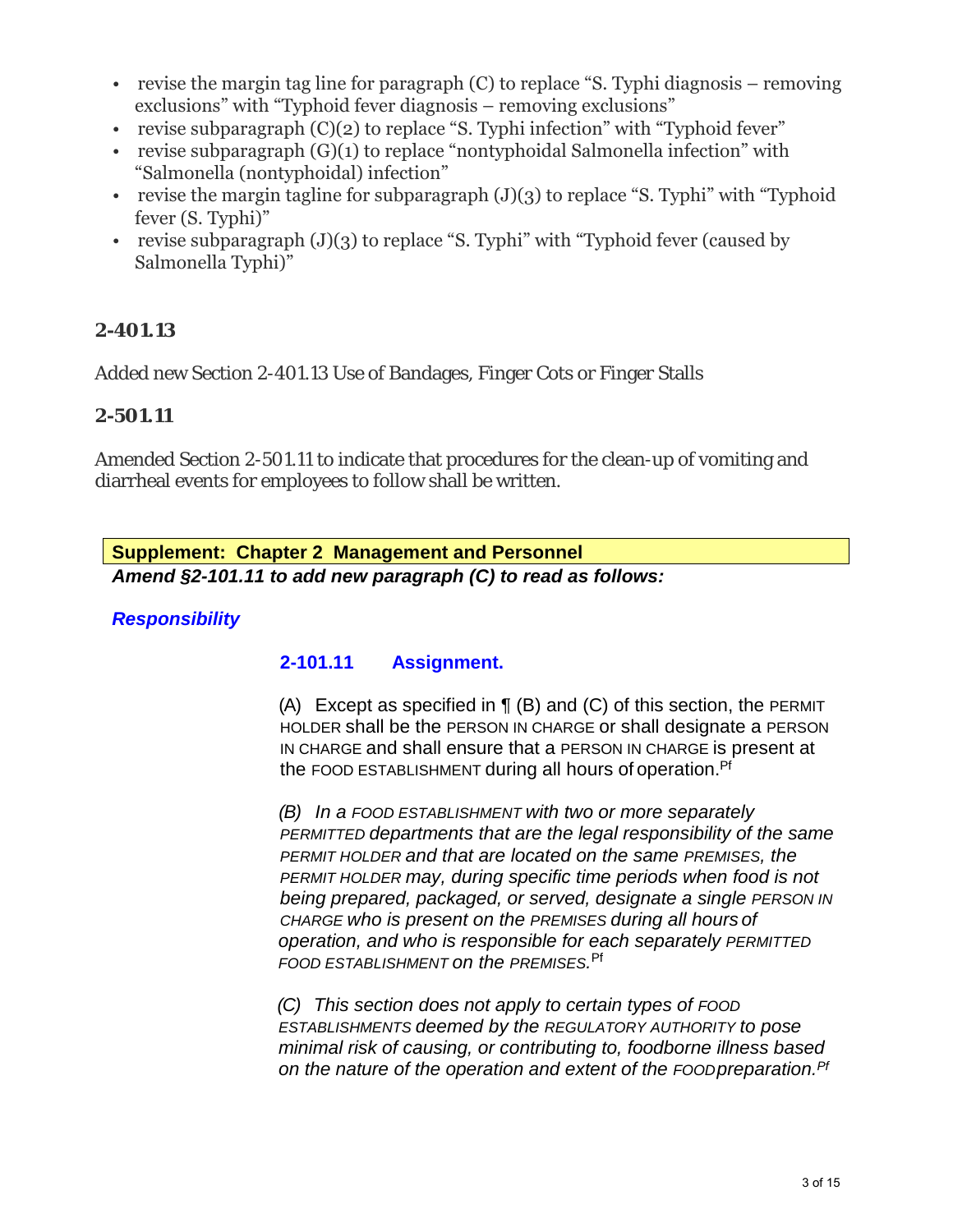## **2013 to 2017 Updates: Chapter 3 Food**

## **3-302.11**

Added new subparagraph 3-302.11(A)(1)(c) to indicate separating raw animal foods during storage, preparation, holding and display from fruits and vegetables before they are washed and re-designated existing subparagraph 3-302.11(A)(1)(c) as new subparagraph 3-  $302.11(A)(1)(d)$ .

## **3-401.11**

Amended subparagraph 3-401.11(A)(1)(b) to include the term intact meat.

Amended subparagraph 3-401.11(A)(2) to reflect new cooking time in seconds for ratites, mechanically tenderized and injected meats, comminuted fish, comminuted meat, comminuted game animals commercially raised for food or under voluntary inspection, and raw eggs that are not prepared to a consumer's order from 15 seconds to 17 seconds.

Amended subparagraph 3-401.11(A)(3) to reflect new cooking time for poultry, baluts, wild game animals, stuffed foods or stuffing containing fish, meat, poultry or ratites from 15 seconds to <1 second="">

Amended paragraph 3-401.11(B) by reversing the order of subparagraphs  $(B)(1)$  and  $(B)(2)$ , where subparagraph  $(B)(2)$  is now subparagraph  $(B)(1)$ .

### **3-401.13**

Amended Section 3-401.13 to delete the phrase "fruits and vegetables" and replace it with the term "plant foods".

### **3-402.11**

Amended subparagraph 3-402.11(B)(5) by italicizing the text to correctly indicate it as an exception.

### **3-402.12**

Amended paragraph 3-402.12(C) to correctly cross reference subparagraph 3-402.11(B)(4).

### **3-404.11**

Amended paragraph 3-404.11(A) to replace cross reference to paragraphs 8-201.14(B)-(E) with a cross reference to §8-201.14.

# **3-501.18**

Amended subparagraph 3-501.18(A)(3) by deleting the term "appropriately" and replacing it with "inappropriately".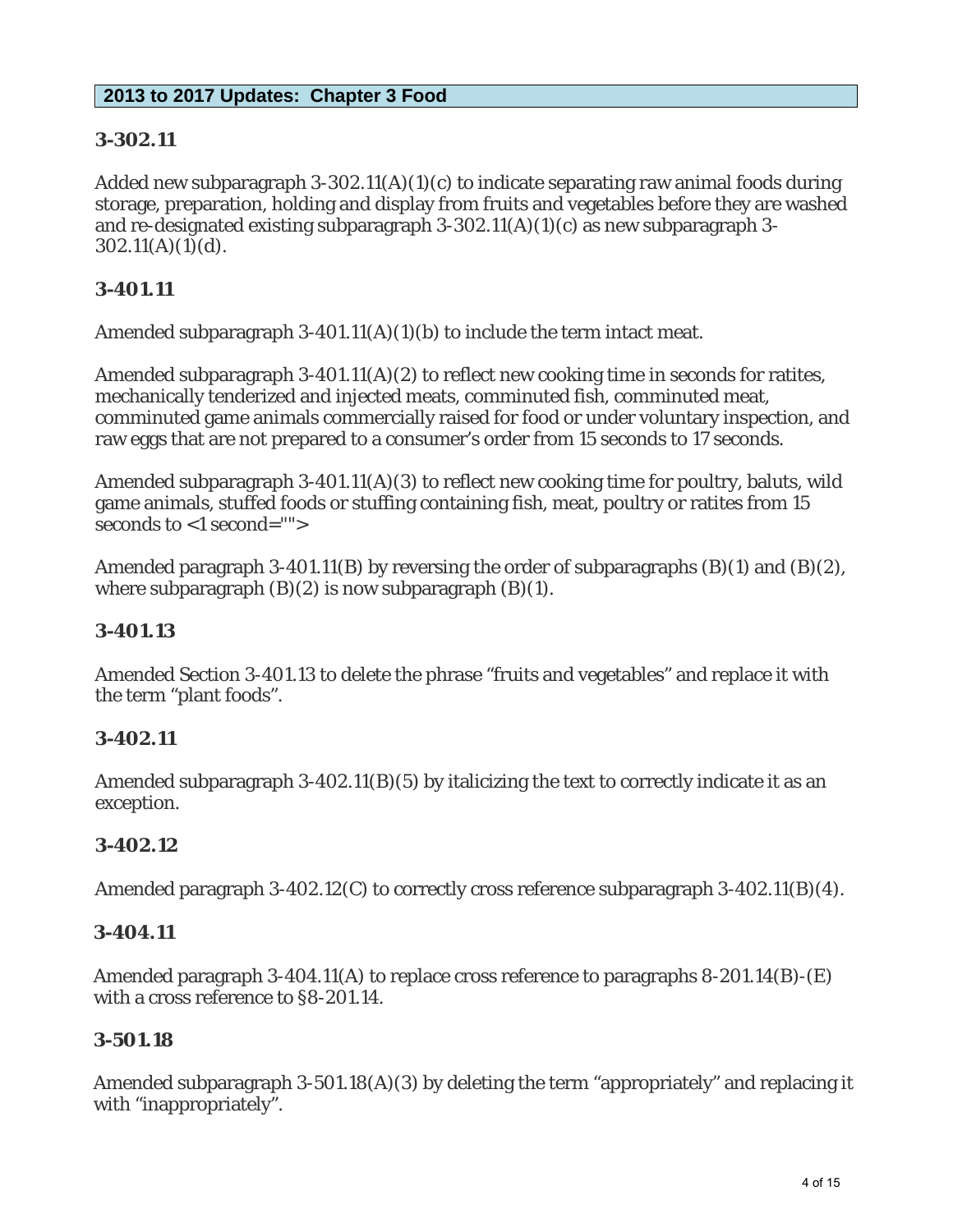### **3-501.19**

Amended subparagraph  $3-501.19(A)(1)(a)$  to add a missing cross reference to subparagraph 3-501.19(B)(4) in order to correctly reference subparagraphs 3-501.19(B)(1)-(4).

#### **3-502.12**

Amended paragraph 3-502.12(B) and subparagraphs  $(B)(6)(c)$ ,  $(D)(1)$ , and  $(E)(2)$  to replace cross reference to paragraphs 8-201.14 (B) and (D) with a cross reference to paragraphs 8- 201.14 (C) and (D).

Amended paragraph 3-502.12(C) to add in additional exception criteria for fish that is reduced oxygen packaged at retail to bear a label indicating that it is to be kept frozen until time of use.

#### **3-801.11**

Amended subparagraph 3-801.11(A)(3) to replace cross reference to paragraphs 8-201.14  $(B)$ - $(E)$  with a cross reference to paragraphs 8-201.14  $(C)$ - $(E)$ .

**Supplement: Chapter 3 Food** 

*Amend §3-501.13 to re-designate ¶¶'s 3-501.13(A)-(C) from a Core Item to a Priority Foundation (Pf) Item to read as follows:*

#### **3-501.13 Thawing.**

Except as specified in ¶ (D) of this section, TIME/TEMPERATURE CONTROL FOR SAFETY FOOD shall be thawed:

> (A) Under refrigeration that maintains the FOOD temperature at  $5^{\circ}$ C (41 $^{\circ}$ F) or less <sup>Pf</sup>; or

(B) Completely submerged under running water:

(1) At a water temperature of 21<sup>o</sup>C (70<sup>o</sup>F) or below <sup>Pf</sup>,

(2) With sufficient water velocity to agitate and float off loose particles in an overflow <sup>Pf</sup>, and

(3) For a period of time that does not allow thawed portions of READY-TO-EAT FOOD to rise above  $5^{\circ}$ C (41 $^{\circ}$ F) Pf, or

(4) For a period of time that does not allow thawed portions of a raw animal FOOD requiring cooking as specified under  $\P$  3-401.11(A) or (B) to be above 5 °C  $(41^{\circ}F)$ , for more than 4 hours including:

(a) The time the FOOD is exposed to the running water and the time needed for preparation for cooking Pf, or

(b) The time it takes under refrigeration to lower  $the_{15}$ FOOD temperature to 5 $\mathrm{^{\circ}C}$  (41 $\mathrm{^{\circ}F}$ ) <sup>Pf</sup>;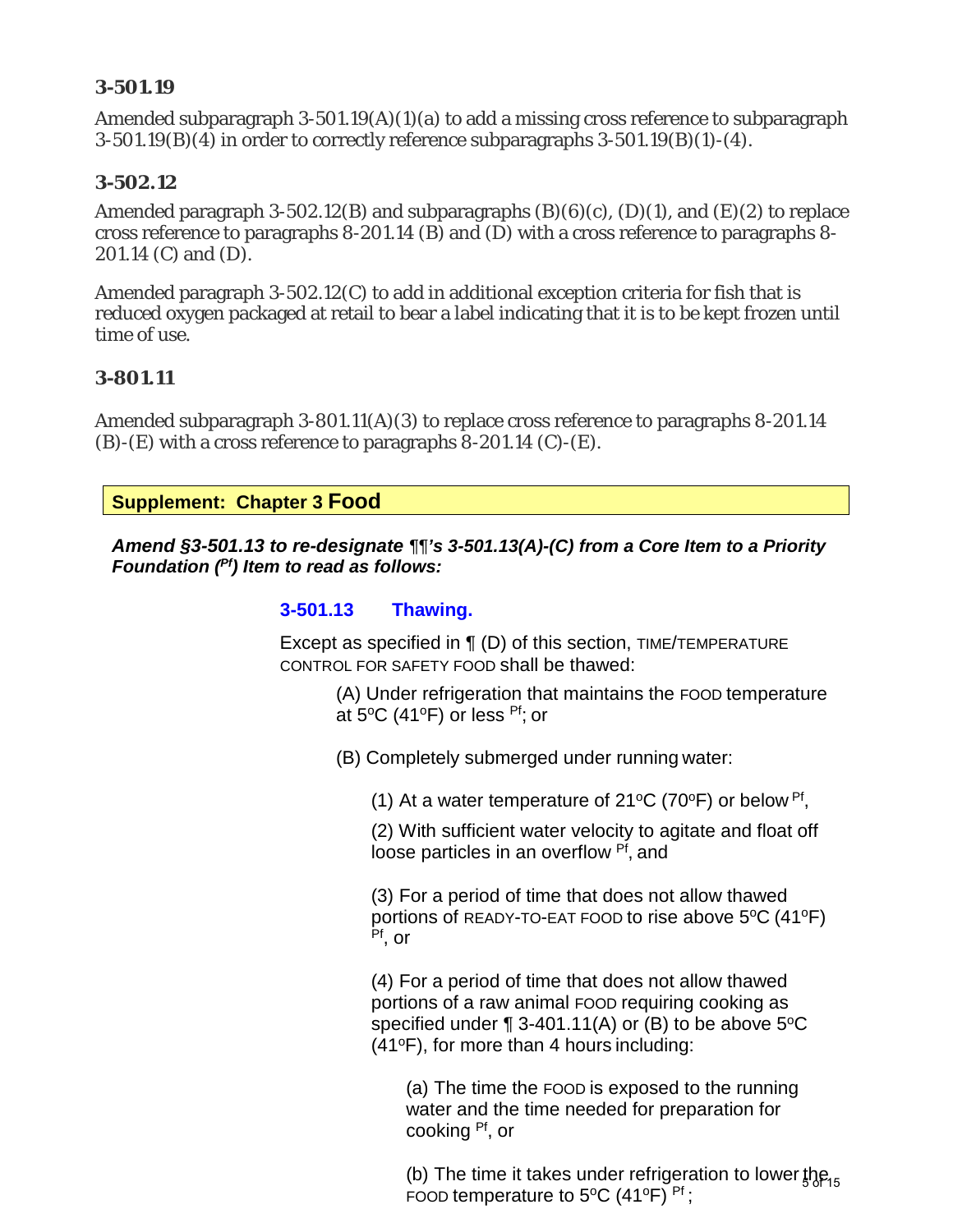(C) As part of a cooking process if the FOOD that is frozen is:

(1) Cooked as specified under  $\P$ [3-401.11(A) or (B) or  $\S$  3-401.12 <sup>Pf</sup>, or

(2) Thawed in a microwave oven and immediately transferred to conventional cooking EQUIPMENT, with no interruption in the process <sup>Pf</sup>; or

*(D) Using any procedure if a portion of frozen READY-TO-EAT FOOD is thawed and prepared for immediate service in response to an individual CONSUMER'S order.*

(E) REDUCED OXYGEN PACKAGED FISH that bears a label indicating that it is to be kept frozen until time of use shall be removed from the reduced oxygen environment:

(1) Prior to its thawing under refrigeration as specified in ¶(A) of this section; or

(2) Prior to, or Immediately upon completion of, its thawing using procedures specified in ¶ (B) of this section.

*Amend §3-501.19 to add new sub-¶¶'s (B)(2)(a), (b), (c), (d) to 3-501.19(B)(2) and to re-designate existing ¶¶ 3-501.19(B)(2)(3) and (4) as new ¶¶ 3-501.19(B)(3)(4) and (5) respectively to read as follows:*

### **3-501.19 Time as a Public Health Control.**

(A) …No Change…

### *Time – maximum up to 4 hours*

(B) If time without temperature control is used as the public health control up to a maximum of 4 hours:

- (1) Except as specified in (B)(2), the FOOD shall have an initial temperature of 5ºC (41ºF) or less when removed from cold holding temperature control, or 57°C (135°F) or greater when removed from hot holding temperature control;<sup>P</sup>
- *(2) The FOOD may have an initial temperature of 21°C (70°F) or less if;*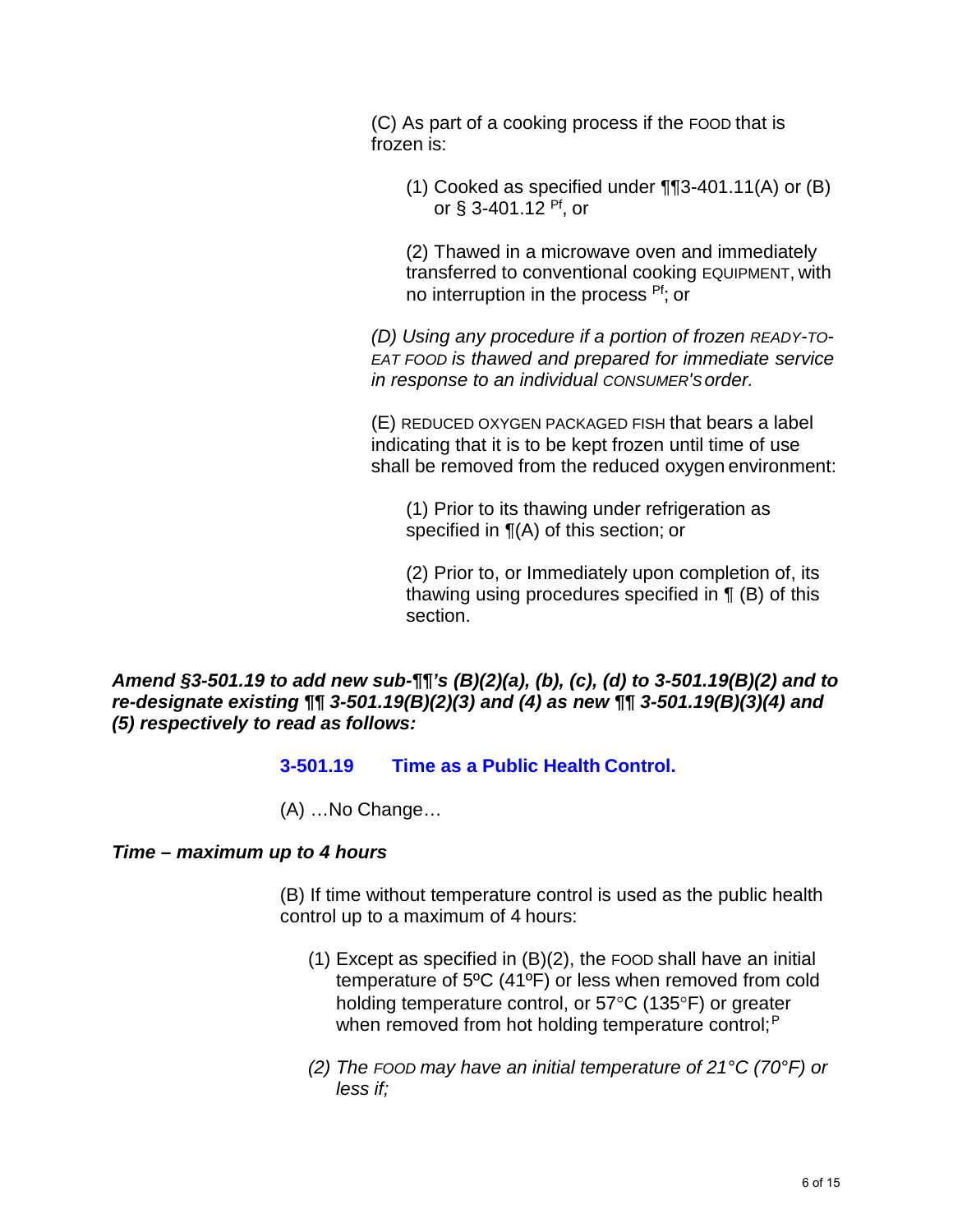- *(a) It is a READY-TO-EAT fruit or vegetable that upon cutting is rendered a TIME/TEMPERATURE CONTROL FOR SAFETY FOOD as defined in ¶1-201.10(B), or*
- *(b) It is a READY-TO-EAT hermetically sealed FOOD that upon opening is rendered a TIME/TEMPERATURE CONTROL FOR SAFETY FOOD a defined in ¶1-201.10(B),*
- *(c) The FOOD temperature does not exceed 21°C (70°F) within a maximum time period of 4 hours from the time it was rendered a TIME/TEMPERATURE CONTROL FOR SAFETY FOOD; and*
- *(d) The FOOD is marked or otherwise identified to indicate the time that is 4 hours past the point in time when the FOOD is rendered a TIME/TEMPERATURE CONTROL FOR SAFETY FOOD as specified in sub¶¶'s (B)(2)(a) and (b) of this section.*

(3) The FOOD shall be marked or otherwise identified to indicate the time that is 4 hours past the point in time when the FOOD is removed from temperature control; <sup>Pf</sup>

(4) The FOOD shall be cooked and served, served at any temperature if READY-TO-EAT, or discarded, within 4 hours from the point in time when the FOOD is removed from temperature control: Pand

(5) The FOOD in unmarked containers or PACKAGES, or marked to exceed a 4-hour limit shall be discarded.<sup>P</sup>

….No further change….

### *Amend §3-502.12 to add new sub¶ 3-502.12(e)(iii) and re-number existing sub¶ 3- 502.12(e)(iii) as new sub¶ 3-502.12(e)(iv) to read as follows:*

#### **3-502.12 Reduced Oxygen Packaging Without a Variance, Criteria.**

#### *Cook-Chill or Sous Vide*

(D) Except as specified under ¶ (C) and ¶ (F) of this section, a FOOD ESTABLISHMENT that PACKAGES TIME/TEMPERATURE CONTROL FOR SAFETY FOOD using a cook-chill or sous vide process shall: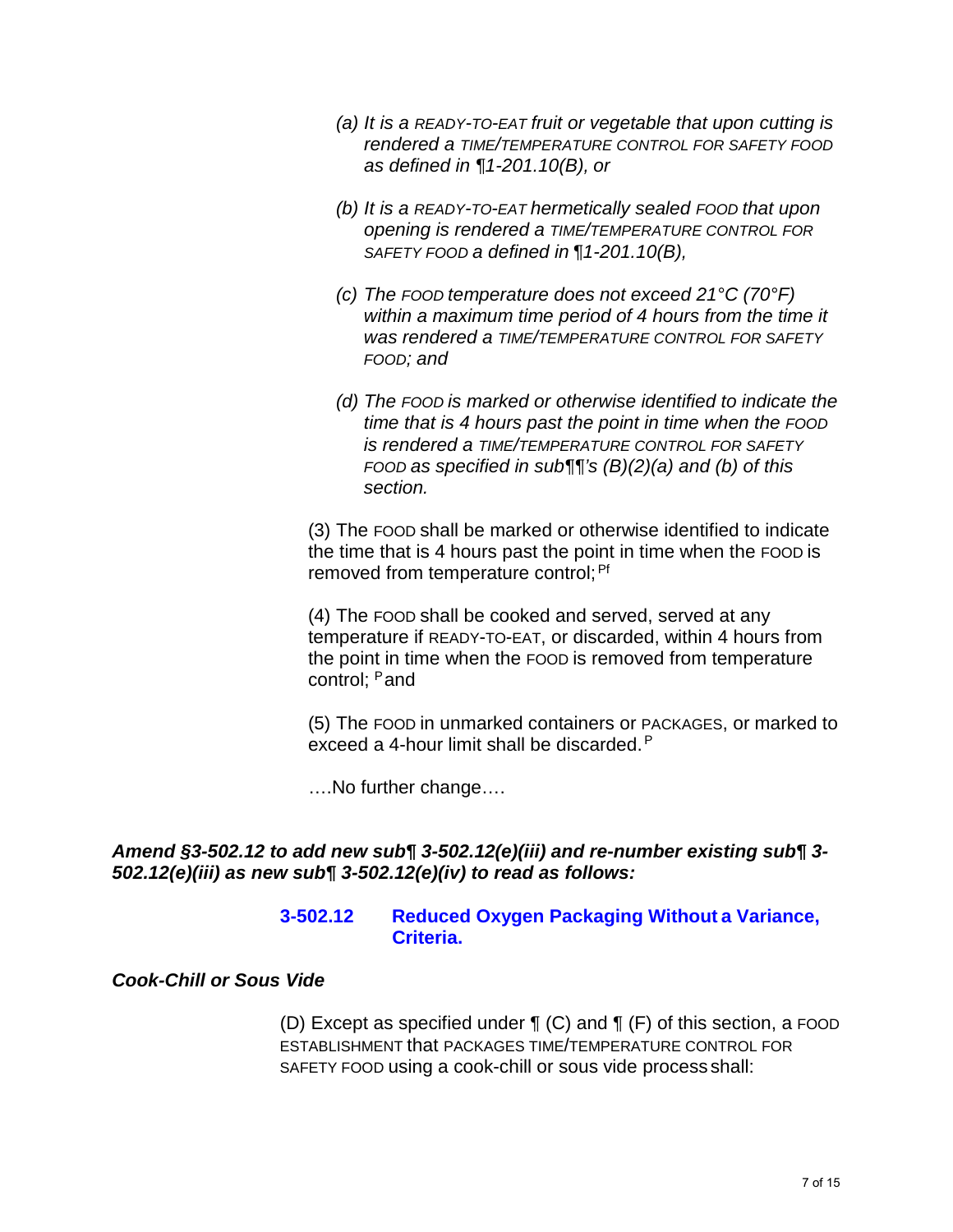(1) Provide to the REGULATORY AUTHORITY prior to implementation, a HACCP PLAN that contains the information as specified under  $\P\P$  8-201.14 (C) and (D);<sup>Pf</sup>

(2) Ensure the FOOD is:

(a) Prepared and consumed on the PREMISES, or prepared and consumed off the PREMISES but within the same business entity with no distribution or sale of the PACKAGED product to another business entity or the CONSUMER, <sup>Pf</sup>

(b) Cooked to heat all parts of the FOOD to a temperature and for a time as specified under  $\P\P$  3-401.11 (A), (B), and (C),  $P$ 

(c) Protected from contamination before and after cooking as specified under Parts 3-3 and 3-4, <sup>P</sup>

(d) Placed in a PACKAGE with an oxygen barrier and sealed before cooking, or placed in a PACKAGE and sealed immediately after cooking and before reaching a temperature below 57°C (135°F), <sup>P</sup>

(e) Cooled to  $5^{\circ}$ C (41 $^{\circ}$ F) in the sealed PACKAGE or bag as specified under § 3-501.14 and: P

(i) Cooled to 1 $\degree$ C (34 $\degree$ F) within 48 hours of reaching 5 $\degree$ C (41°F) and held at that temperature until consumed or discarded within 30 days after the date of PACKAGING;<sup>P</sup>

(ii) Held at 5°C (41°F) or less for no more than 7 days, at which time the FOOD must be consumed or discarded: <sup>P</sup> or

(iii) Cooled to 1 $\rm{^{\circ}C}$  (34 $\rm{^{\circ}F}$ ) within 48 hours of reaching 5°C (41°F), removed from refrigeration equipment that maintains a 1°C (34°F) FOOD temperature and then held at 5°C (41°F) or less for no more than 7 days, not to exceed 30 days from its date of PACKAGING, at which time the FOOD must be consumed or discarded: <sup>P</sup> or

(iv) Held frozen with no shelf life restriction while frozen until consumed or used. <sup>P</sup>

…No Change…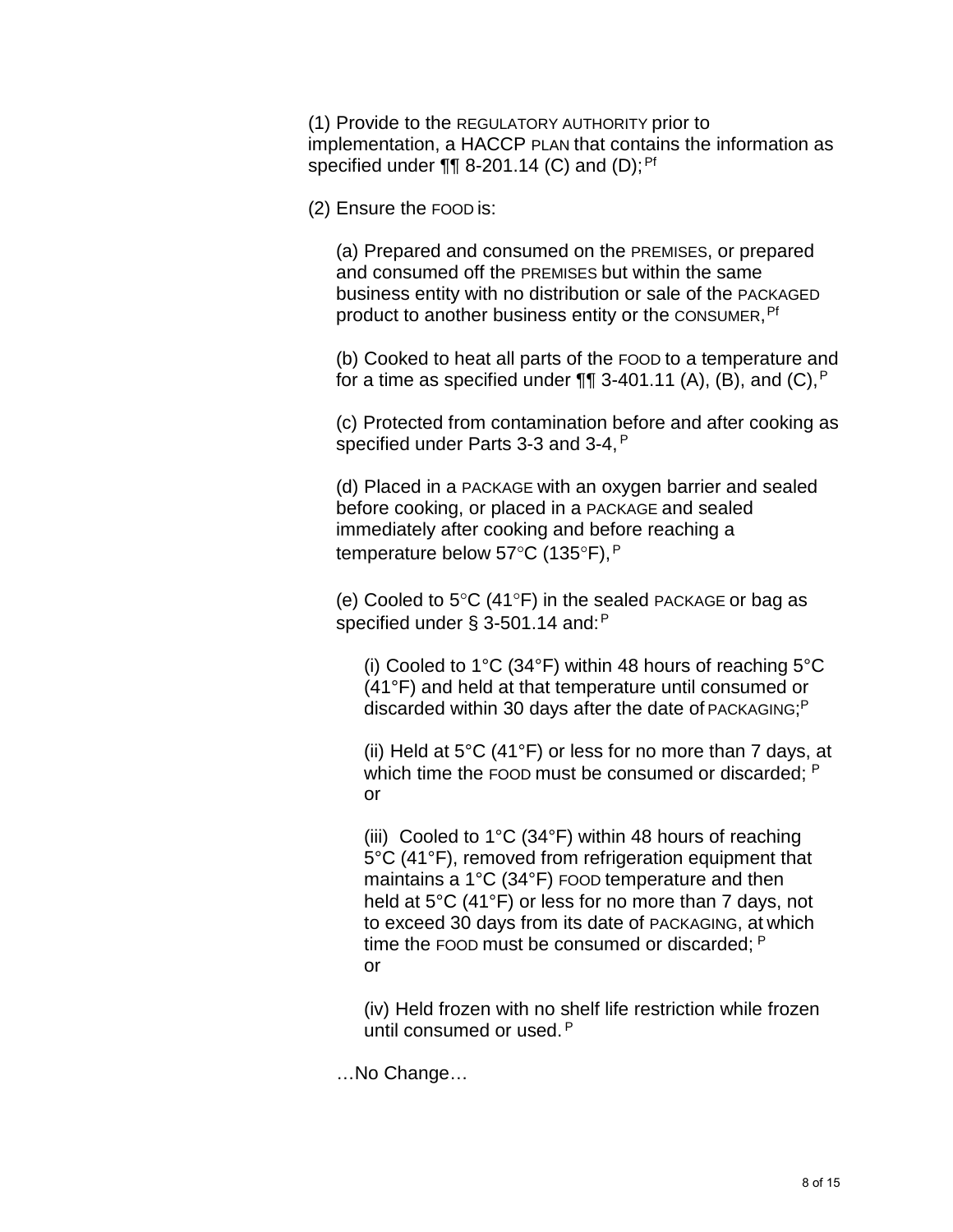### **2013 to 2017 Updates: Chapter 4 Equipment, Utensils, and Linens**

#### **Part 4-3 Numbers and Capacities**

Amended to add new Subpart 4-303, Cleaning Agents and Sanitizers.

Amended to add new Section 4-303.11 Cleaning Agents and Sanitizers, Availability, to require that equipment and utensil cleaning agents and sanitizers be provided and readily accessible for use.

**Supplement: Chapter 4 Equipment, Utensils, and Linens** 

*Amend §4-205.10 to clarify that equipment that has been certified for conformance to an appropriate American National Standard is deemed to comply with the equipment sanitation provisions contained in Parts 4-1 and 4-2 to read as follows:* 

### *Acceptability* **4-205.10 Food Equipment, Certification and Classification.**

FOOD EQUIPMENT that is certified or classified for sanitation in conformance to a recognized American National Standard by an American National Standards Institute (ANSI)-accredited certification program is deemed to comply with Parts 4-1 and 4-2 of this chapter.

#### *Amend §4-303.11 to add the Priority Foundation item risk designation that was inadvertently left off to read as follows:*

### *Cleaning Agents and Sanitizers*

#### **4-303.11 Cleaning Agents and Sanitizers, Availability**

(A) Cleaning agents that are used to clean EQUIPMENT and UTENSILS as specified under Part 4-6, shall be provided and available for use during all hours of operation. Pf

(B) Except for those that are generated on-site at the time of use, chemical SANITIZERS that are used to sanitize EQUIPMENT and UTENSILS as specified under Part 4-7, shall be provided and available for use during all hours of operation. Pf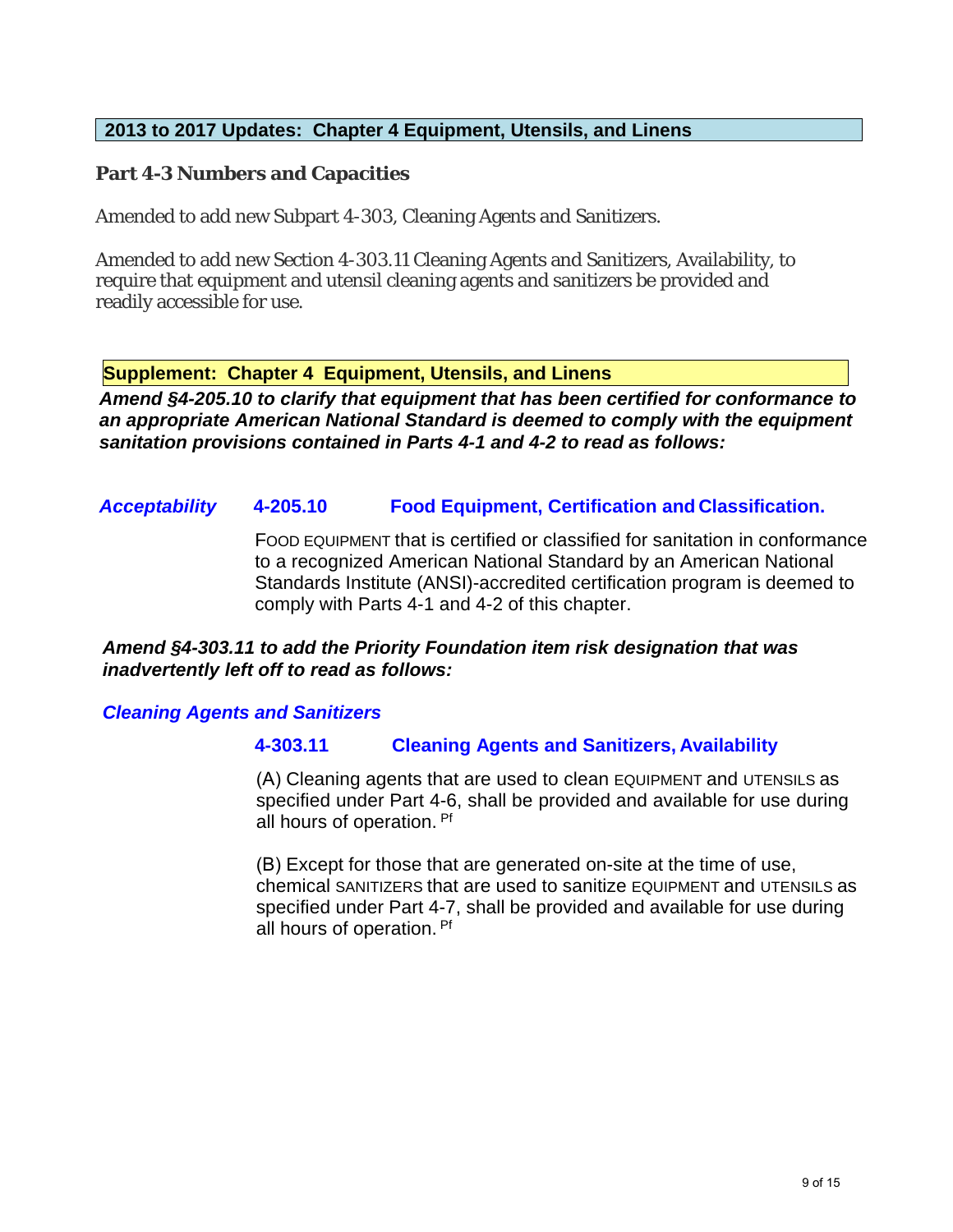### **2013 to 2017 Updates: Chapter 5 Water, Plumbing, and Waste**

No Changes.

### **Supplement: Chapter 5 Water, Plumbing, and Waste**

#### *Amend §5-203.11 to delete ¶5-203.11(C) to read as follows:*

#### *Numbers and Capacities*

### **5-203.11 Handwashing Sinks.**

their convenient use by EMPLOYEES in areas specified under § 5-204.11, and not fewer than the number of HANDWASHING SINKS required by LAW shall be provided. Pf (A) Except as specified in  $\P$  (B) of this section, at least 1 HANDWASHING SINK, a number of HANDWASHING SINKS necessary for

*(B) If APPROVED and capable of removing the types of soils encountered in the FOOD operations involved, automatic handwashing facilities may be substituted for HANDWASHING SINKS in a FOOD ESTABLISHMENT that has at least 1 HANDWASHINGSINK.*

#### **2013 to 2017 Updates: Chapter 6 Physical Facilities**

**No Change.**

### **Supplement: Chapter 6 Physical Facilities**

**No Change.**

# **2013 to 2017 Updates: Chapter 7 Poisonous or Toxic Materials**

### **7-204.12**

Amended paragraph 7-204.12(A) to re-designate it as the lead in paragraph for this section.

Amended subparagraphs  $7-204.12(A)(1)-(4)$  by re-designating them as paragraphs 7-204.12(A)-(D) in order to be inclusive of all washing chemicals and antimicrobial agents that may be used in the washing and treatment of produce as specified in 21 CFR 173.

Deleted existing paragraph 7-204.12(B).

### **Supplement: Chapter 7 Poisonous or Toxic Materials**

### **No Change.**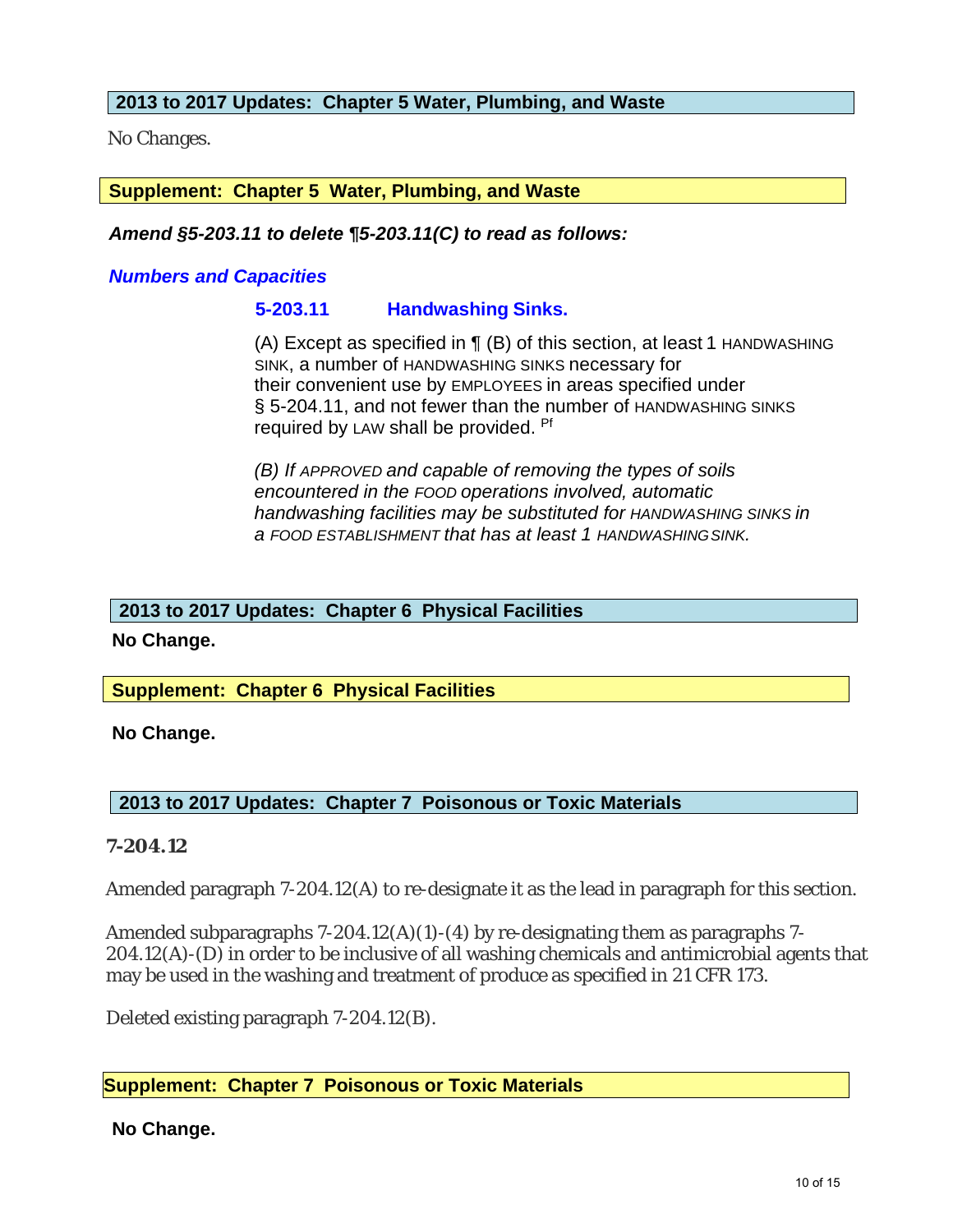## **2013 to 2017 Updates: Chapter 8 Compliance and Enforcement**

## **8-103.12**

Amended paragraph 8-103.12(B) to replace existing cross reference to paragraphs 8-201.14 (D) and (E) with a cross reference to paragraph 8.201.14 (D) and subparagraph (E)(3).

## **8-201.14**

#### Amended to:

- add new paragraph (A) to add a new specification for the permit holder or permit applicant to include general information with the HACCP plan submission;
- add a new paragraph (F) that is not a new requirement within §8-201.14, but rather clarifies what was already required under the previous paragraph (E). This new paragraph (F) requires the permit holder to include any other application or submission information required by the regulatory authority;
- delete paragraph (C) and move the food employee and supervisory training plan provision to new paragraph (E);
- redesignate existing paragraph (A) as new paragraph (B) where the intent of paragraph (B) remains the same, although the paragraph was revised to remove the list of examples;
- redesignate existing paragraph (B) (flow diagram) as new paragraph (C) which keeps its original intent, and includes a more descriptive list of what the flow diagram should include;
- revise subparagraph  $(D)(3)$  to clarify that a food employee or person in charge may monitor critical control points;
- revise subparagraph  $(D)(5)$  to clarify that a person in charge, or a food employee, may be responsible for taking corrective action when a critical limit is not met; and
- revise paragraph (E) to incorporate the food employee and supervisory training plan from deleted paragraph (C) and included a new requirement for the permit holder's or permit applicant's HACCP plan submission to incorporate copies of blank records forms necessary for implementation of the HACCP Plan.

# **8-402.10**

Amended existing paragraph to re-designate into new paragraph 8-402.10(A).

Amended by adding a new paragraph 8-402.10(B) to address the requirement for the Regulatory Authority to ensure that authorized representatives who inspect food establishments or conduct plan reviews for compliance with this Code have access to training and continuing education as needed to properly identify violations and apply the Code.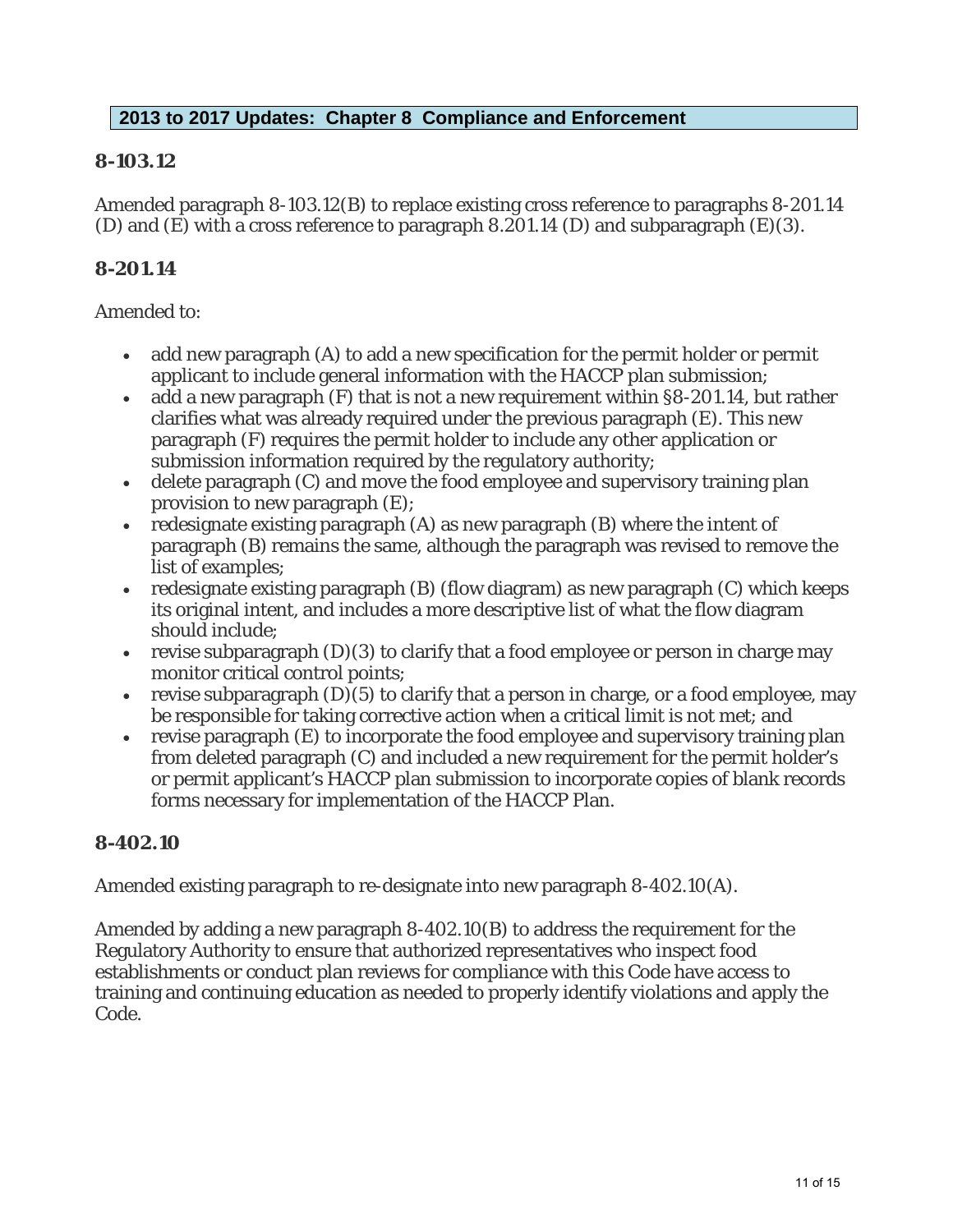## **8-404.11**

Amended by adding subparagraphs  $8-404.11(C)(1)-(3)$  as new exception criteria indicating that the regulatory authority may agree to continuing operations during an extended water or electrical outage if written operational plans have been approved by the regulatory authority.

**Supplement: Chapter 8 Compliance and Enforcement** 

*Amend §8-103.12 to add new ¶8-103.12(A) and renumber existing ¶¶'s (A) and (B) to new ¶¶'s (B) and (C) to read as follows:*

#### **8-103.12 Conformance with Approved Procedures.**

If the REGULATORY AUTHORITY grants a VARIANCE as specified in § 8-103.10, or a HACCP PLAN is otherwise required as specified under § 8-201.13, the PERMIT HOLDER shall:

(A) Maintain the APPROVED VARIANCE at the FOOD ESTABLISHMENT; Pf and

(B) Comply with the HACCP PLANs and procedures that are submitted as specified under § 8-201.14 and APPROVED as a basis for the modification or waiver;<sup>P</sup> and

(C) Maintain and provide to the REGULATORY AUTHORITY, upon request, records specified under § 8-201.14 (D) and (E)(3) that demonstrate that the following are routinely employed;

(1) Procedures for monitoring the CRITICALCONTROL POINTS, Pf

(2) Monitoring of the CRITICAL CONTROL POINTS, Pf

(3) Verification of the effectiveness of the operation or process, Pfand

(4) Necessary corrective actions if there is failure at a CRITICAL CONTROL POINT. Pf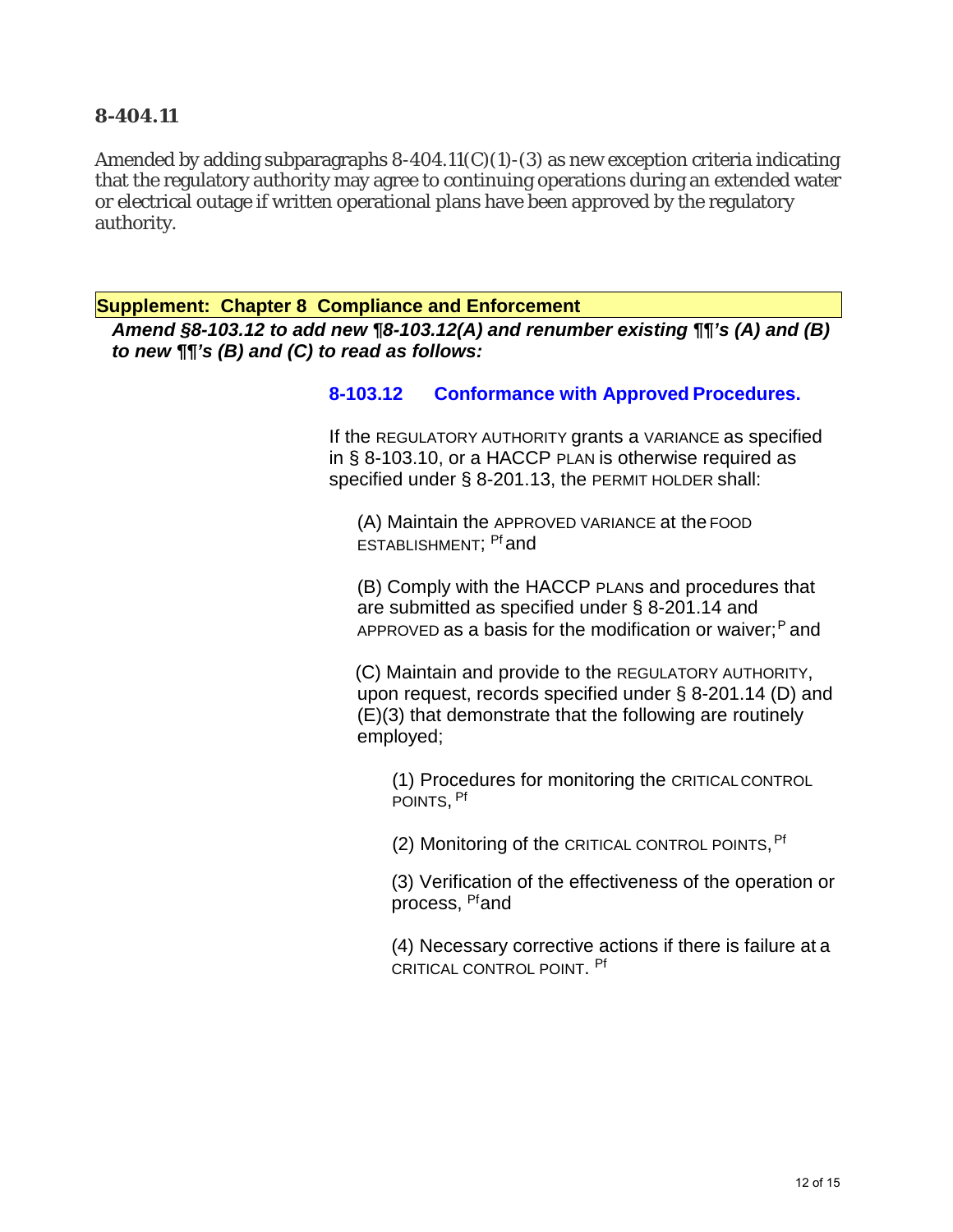## *Amend ¶8-201.12(C) to add part of the sentence inadvertently left off in the 2017 Food Code Edition to read as follows:*

## **8-201.12 Contents of the Plans and Specifications.**

The plans and specifications for a FOOD ESTABLISHMENT, including a FOOD ESTABLISHMENT specified § 8-201.13, shall include, as required by the REGULATORY AUTHORITY based on the type of operation , type of FOOD preparation, and FOODS prepared, the following information to demonstrate conformance with Code provisions:

- (A) Intended menu;
- (B) Anticipated volume of FOOD to be stored, prepared, and sold or served;
- (C) Proposed layout, mechanical schematics, construction materials, and finish schedules;

…No Change…

#### *Amend §8-201.14 to:*

- *Delete sub¶(C)(2) and add as new sub¶(E)(2) that speaks to significant hazards for each critical control point*
- *Delete sub¶¶'s (C)(4-5) and merge into newly revised ¶(D) tohighlight documents that should be submitted as a separate document*
- *Redesignate existing ¶ (D) as the new ¶ (E)*
- *Redesignate existing sub¶ (D)(5) as the new sub¶ (E)(5) and switched former ¶ (E)(4) to follow, so the sequence in new sub¶ (E) now follows the sequence of the HACCP Principles of monitoring, corrective actions and verification, where the sub¶s are now sequenced as :*
	- o *(E)(4) establish monitoring procedures,*
	- o *(E)(5) establish corrective actions,*
	- o *(E)(6) establish verificationprocedures.*
- *Redesignated existing ¶ (E) as new ¶ (F) and existing ¶ (F) as new ¶ (G)*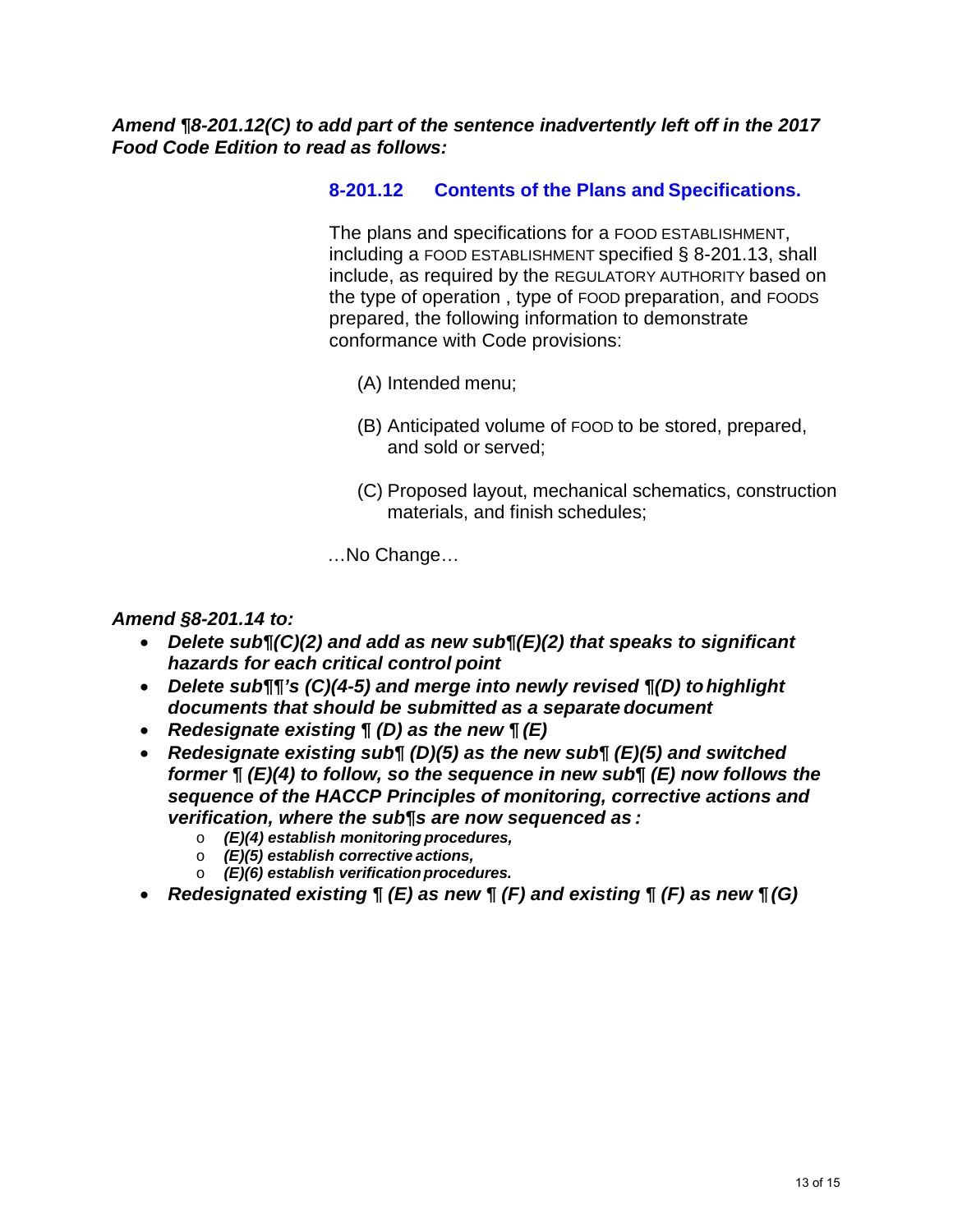#### **8-201.14 Contents of a HACCP Plan.**

For a food establishment that is required under § 8-201.13 to have a HACCP PLAN, the PERMIT applicant or PERMIT HOLDER shall submit to the REGULATORY AUTHORITY a properly prepared HACCP PLAN that includes:

(A) General information such as the name of the PERMIT applicant or PERMIT HOLDER, the FOOD ESTABLISHMENT address, and contact information;

(B) A categorization of the types of TIME/TEMPERATURE CONTROL FOR SAFETY FOODS that are to be controlled under the HACCP <sub>PLAN;</sub>Pf

(C) A flow diagram or chart for each specific FOOD or category type that identifies:

- (1) Each step in the process;  $Pf$  and
- (2) The steps that are CRITICAL CONTROL POINTS; <sup>Pf</sup>

(D) The ingredients, recipes or formulations, materials and equipment used in the preparation of each specific FOOD or category type and methods and procedural control measures that address the FOOD safety concerns involved; <sup>Pf</sup>

(E) A CRITICAL CONTROL POINTS summary for each specific FOOD or category type that clearly identifies:

- (1) Each CRITICAL CONTROL POINT, Pf
- (2) The significant HAZARDS for each CRITICAL CONTROL POINT, Pf
- (3) The CRITICAL LIMITS for each CRITICAL CONTROL POINT, <sup>Pf</sup>
- (4) The method and frequency for monitoring and controlling each CRITICAL CONTROL POINT by the designated FOOD EMPLOYEE or the PERSON IN CHARGE, <sup>Pf</sup>
- (5) Action to be taken by the designated FOOD EMPLOYEE or PERSON IN CHARGE if the CRITICAL LIMITS for each CRITICAL CONTROL POINT are not met, Pf
- (6) The method and frequency for the PERSON INCHARGE